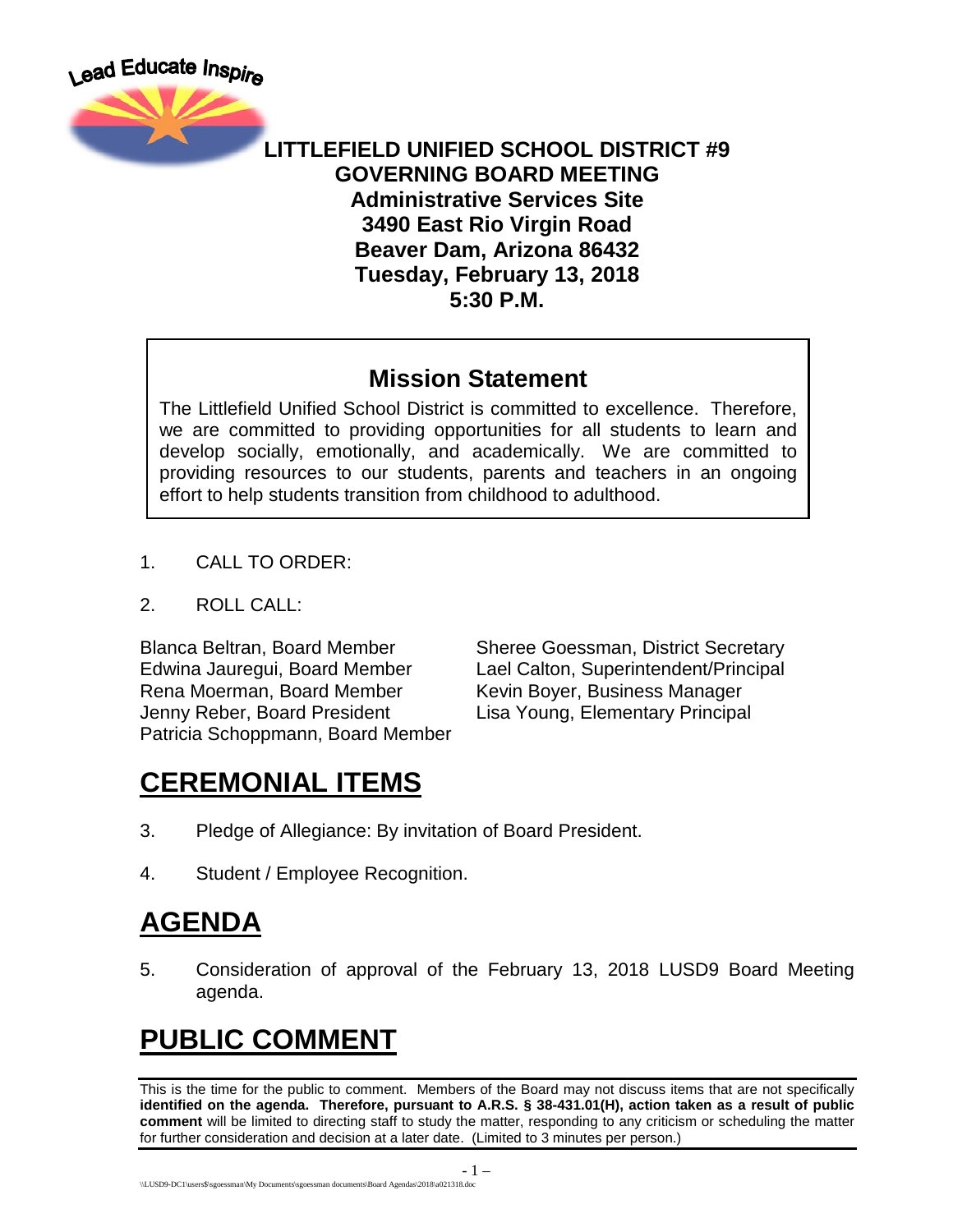

6. Public Comment.

# **INFORMATION AND DISCUSSION:**

- 7. Student Council Report
- 8. Mr. Boyer, Business Manager.
	- a. Student Activity Account Balance.
	- b. Budget Update.
	- c. Food Service Financial.
	- d. Other
- 9. Mrs. Young, Elementary Principal
	- a. School Update.
	- b. Job Fairs
		- i. Dixie State University February 21, 2018
		- ii. Southern Utah University February 22, 2018
	- c. Other
- 10. Mrs. Calton, Superintendent/Principal
	- a. School Security update
	- b. District Wide Goal Setting update (Prioritization Results / Goal Setting)
	- c. Trustees Classroom Visitation
	- d. Chrome Book Grant Update
	- e. Recognition:
		- i. Coyote Willows donation to Food Services
		- ii. Mr. Johnston & Mr. Zielaskowski for Chromebook Grant.
	- f. Other
- 11. Board Reports.
	- a. Other
- 12. Update on Old Littlefield School.

#### **CONSENT AGENDA**

Approval of Routine Orders of Business. Documentation concerning the matters on the Consent Agenda may be reviewed at the Littlefield Unified School District Office, located at 3490 East Rio Virgin Road, Beaver Dam, Arizona. Any Board Member may request an item be pulled off the agenda for further discussion.

- 13. Consideration of approval of the January 9, 2018 Regular Meeting Minutes and February 1, 2018 Special Meeting Minutes.
- 14. Consideration of approval of Vouchers: a. LUSD9 Payroll Vouchers: 15/1816, 16/1817, and 17/1817.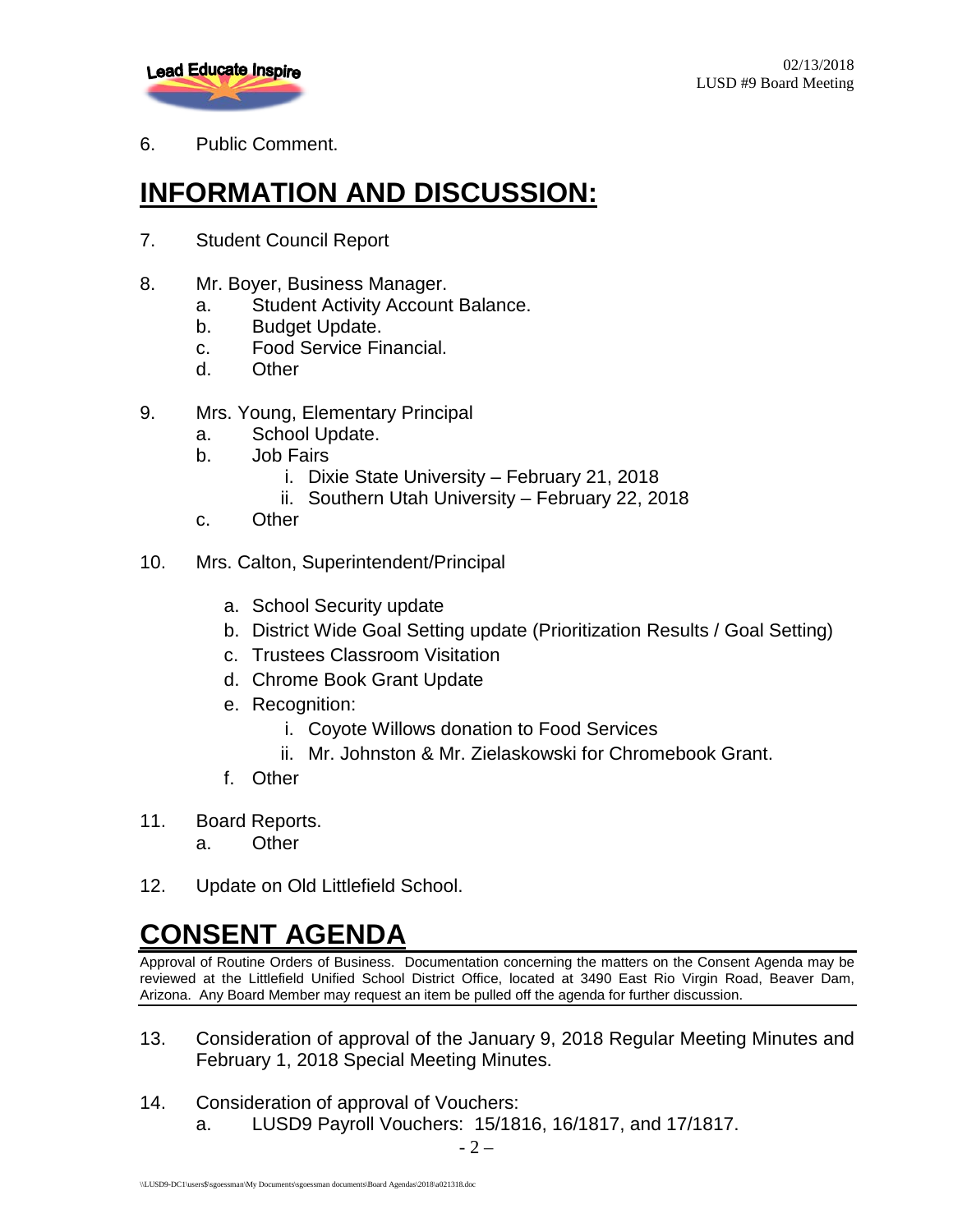

#### b. LUSD9 Vouchers: 1016, 1017, and 1018.

(Members of the public may view the content of the vouchers 24 hours prior to the board meeting in the district office.)

15. Consideration of approval of FY 2017/2018 Classified Personnel Ratification as per the attached list, including the following:

| <b>Name</b>  | <b>Position</b>                     | <b>Effective</b><br>Date |
|--------------|-------------------------------------|--------------------------|
| Courtney Zuk | <b>Elementary Intervention Aide</b> | 02/08/2018               |

16. Consideration of approval of FY 2017/2018 Certified Substitutes and Classified Substitutes Ratification as per the attached list, including the following:

| <b>Name</b>        | <b>Position</b>                              | <b>Effective</b><br><b>Date</b> |
|--------------------|----------------------------------------------|---------------------------------|
| <b>Chris Holub</b> | <b>Certified Substitute</b>                  | 2/5/2018                        |
| Fjeld, Shannon     | <b>Classified &amp; Certified Substitute</b> | 11/22/2017                      |
| Fourman, Edward    | <b>Classified &amp; Certified Substitute</b> | 12/18/2017                      |
| Morrow, Gary       | <b>Classified Substitute</b>                 | 02/07/2018                      |
| Powell, Larry      | Substitute Custodian Only                    | 10/27/2017                      |

#### **ACTION ITEMS AND/OR DISCUSSION**

- 17. Update regarding Superintendent/Principal Search.
- 18. Discussion and possible action regarding Student Sports Survey and Sports Participation Fee.
	- a. Cost Analysis of each sport per student.
	- b. Possible survey to parents (show parents the cost of athletics and ask them for ways to help with the cost).
	- c. Kids for Sports Foundation [\(http://kidsforsportsfoundation.org\)](http://kidsforsportsfoundation.org/)
	- d. Updated 2017/2018 Stipend List. (Approved by Board on 07/11/17)
- 19. Consideration of approval of the 2018/2019 Master School Calendar.
- 20. Consideration of approval of a new 5 hour per day Elementary School Aide position for the 2017/2018 School Year.
- 21. Consideration of approval of a new Kindergarten Teacher position for the 2017/2018 School Year.